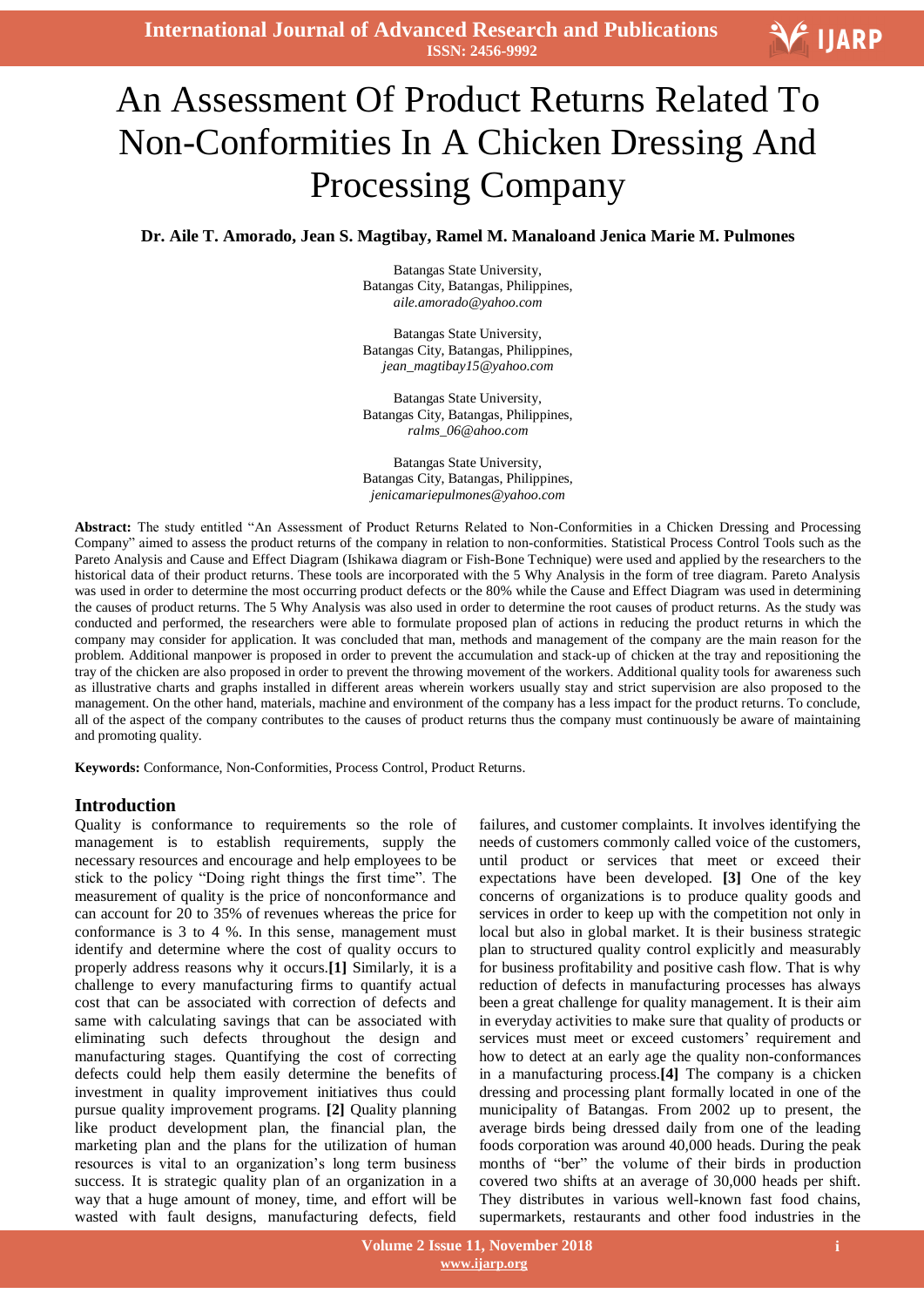

 area of entire Luzon. The said company supplies them with fresh chilled whole chicken, fresh chilled non-marinated bone-in cut-ups, frozen marinated bone-in cut-ups and deboned meat. They also produces chicken products of this leading food corporation which caters to some of the most popular and biggest names in the fast food industry from which according to their specifications, were ready for breading and frying. The said company adheres and complies with different food processing and food safety guidelines such as ISO 9001 and 22000 – Quality and Food Safety Management Systems (QFSMS), Good Manufacturing Practice (GMP), and other relevant customers and government regulatory. In spite of their compliance and adherence to these different regulatory, the company wasn't able to control and prevent their product returns. Defect rate is the percentage of products passing through a processing operation that receives defects. It plays a significant role in improving financial capacity of any organization. So it is their concern to strive hard just to decrease the defect rates of product especially in manufacturing process**.[5]** This chicken dressing and processing company on the other hand, experiences different types of defects. These defects are classified into growing, handling and processing defects. Under the growing defects are scars, bites, blisters, scratches, eruptions, deformities and emaciated. On the other hand, handling defects consists of bruises, hematoma, broken bone and disjointed bone with reddening. Processing defects consists of broken or disjointed bone without reddening, mangled, over scald, cuts and tears, severed parts and under bled. Due to the continuous tallies of product returns caused by these defects or non-conformances, the company wishes to determine the major causes of these defects so as to prevent product returns. Thus, the management along with the researchers came up in assessing their product returns related to non-conformance that allows them to use the different Statistical Process Control Tools such as Pareto Chart, and Ishikawa Diagram or the Cause and Effect Diagram along with Five Why Analysis. The Pareto Charts are tools for organizing the data such as errors, problems, or defects and used mainly to solve problem issues. These charts show the 80% of a firm's problems are a result of only 20% of the causes. The Cause and Effect Diagram (Ishikawa diagram or Fish-Bone Technique) is a tool for identifying possible locations of quality problems.**[6]** This diagram is composed of six categories such as man, materials, machine or equipments, methods, management and environment. Through brainstorming process individual causes are associated in each category and wrote down and arranged like bones of a fish. The effect of the analyzed causes is associated to the head of the fish. The Five Why analysis is used to explore the Cause and Effect Analysis. It determines the root cause of a problem or the defect by repeating the question "Why? ". It is also a technique used in the Analyze phase of the Six Sigma DMAIC (Define, Measure, Analyze, Improve, Control) Methodology. The existing process of the company was the first considerations of the researchers to be able to determine the cause of non-conformities. This process starts at the receiving of live birds directly from the farm and followed by hanging of live birds. The next process is Killing where stunning, neck sitting and bleeding occurs and Dressing were scalding, de-feathering, pinning, head pulling and hock cutting occurs. After this processes, Eviscerating occurs where internal organs are being removed then carcass inspection. In this process manual handling is

most present. Then the products go through carcass washing and chilling which prepares it for packaging and crating. Here, products are packed and crated according to format. This is also where the carcass is being sorted out and classified as Class A, B and Squab. This process includes carcass sizing and quality grading. Weighing and turnover are being done before the finished products are delivered. With the success of the study and aid of different Statistical Process Control tools, researchers could help the company in minimizing or eliminating product returns being received. Through this, the company will not only be able to control and improve the good quality of their products but they can also reduce their cost by every returned product. Several studies that used process control tools for process improvement were considered by the researchers in their study. In the study of **Ahmad, M., and Ahmad, N. [7]**entitled **" An Application of Pareto and Cause-and-Effect Diagram (CED) For Minimizing Rejection of Raw Materials in Lamp Production Process"** the operational wastage like in raw materials was reduced through the use of Pareto and CED. Using Pareto, the researchers identified different defects and classified these defects according to their significance. To determine the possible root causes of rejection, the CED was employed as a useful tool. By this method causes of specific problem or defect were identified, sorted, and displayed for thorough analysis. The study of **Doshi, J., Kamdar, J., Jani, S. and Chaudhary, S. [8]** with the title **"Root Cause Analysis Using Ishikawa Diagram For Reducing Radiator Rejection"** mentioned first the importance of Fishbone or Cause-and-Effect Diagram. Then under data analysis and by using Fishbone or Cause-and-Effect Diagram the researchers found out that problem of fin opening in radiator although in good amount needs immediate action. There were also other problems found and considered important but with less contribution to overall rejection. In the study of **Casiquin, Eusebio and Lim [9]**  which entitled **"**A System Studyon the Credit Investigation Process in Union Bank of the Philippines "where the problem was analyzed by selecting the root causes using tools such as Ishikawa, Pareto and the Five Why analysis. The study of **Souza and Campos[10]** entitled "Evaluation of Turbidity Measuring Instruments Using Statistical Process Control" used control charts to reduce the variability of the process. In this study statistical analysis and graphic measurement system were accomplished by using control charts like the average chart and range chart to monitor the results of the quality characteristics measured by the measuring instruments. And lastly, the study of Abid et al. entitled "**How to Minimize the Defects Rate of Final Product in Textile Plant by the Implementation of DMAIC Tool of Six Sigma"** was also used because the main focus of the study is to eliminate defects acquired in the process.

#### **Objectives of the Study**

The main objective of the study is to assess the product returns related to non-conformities in a chicken dressing and processing company. In order to meet the main objective, the researchers considered the following specific objectives.

- 1. To quantify the different types of product returns of the company from January to June 2012 operation.
- 2. To apply Pareto Analysis in evaluating product returns.
- 3. To identify the causes of product returns in relation to: 3.1. Man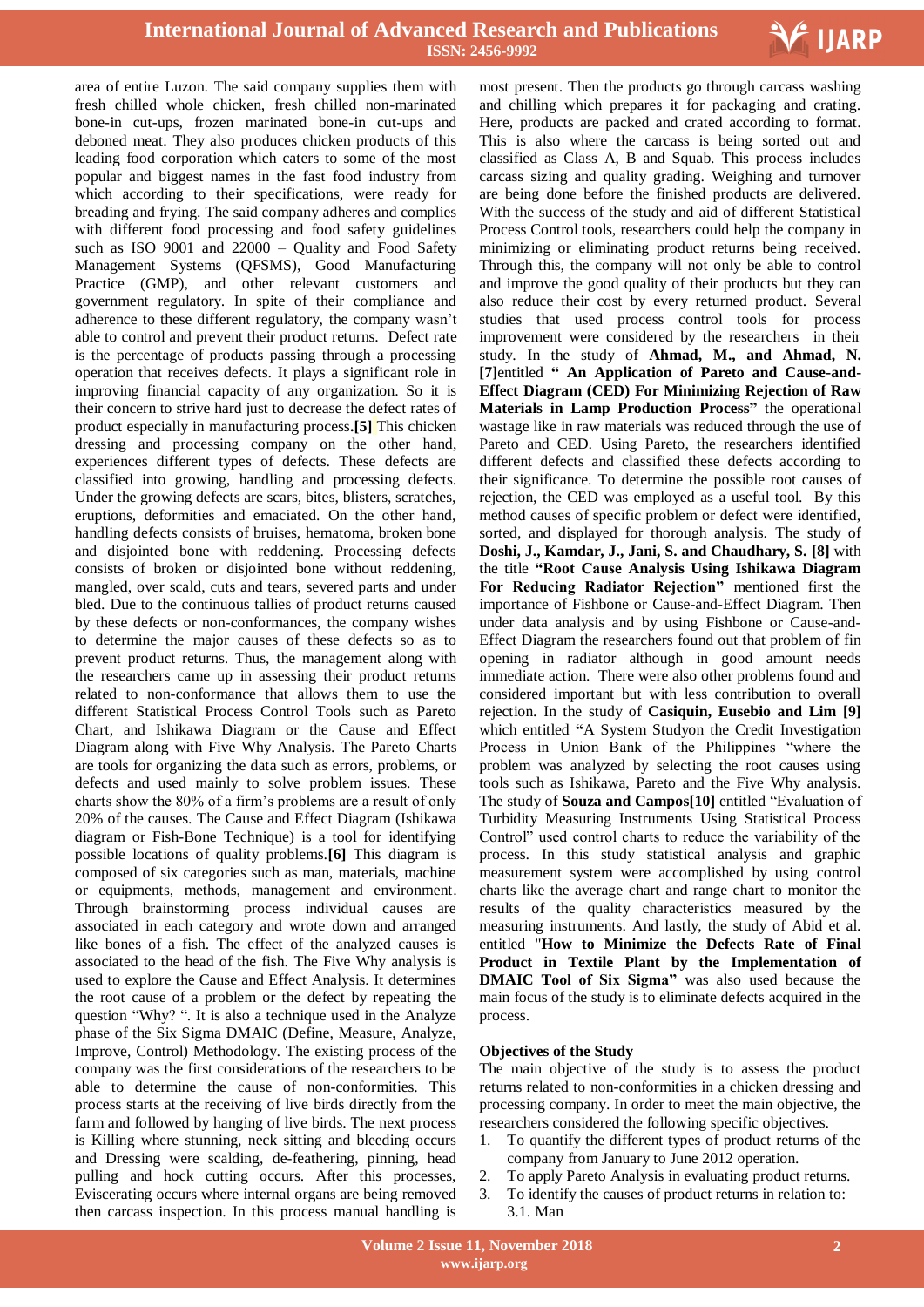

- 
- 3.3. Management
- 3.4. Machine
- 3.5. Materials
- 3.6. Environment
- 4. To propose plan of actions in order to reduce the product returns related to non-conformities.

# **Research Design**

The study employed the descriptive method of research. Descriptive research involved the collection of historical information of product returns of the company in order for the researchers to solve the problem concerning the current status of the company with regards to the continuous tally of product defects. Applications of Statistical Process Control tools such as Pareto Chart helped the researchers determine the major type of product defects on where to give extra effort and prioritization. Also, Cause and Effect Diagram assisted the researchers categorize the potential causes of product returns and achieved through the aid of brainstorming and 5 Why's Analysis to identify its root causes. Interviews with the concerned officials and personnel, observations to the production and facilities and collaborations with the company were administered and conducted to substantiate the method and to further enrich the analysis and interpretation of the data.

#### **Subject of the Study**

The main focus of the researchers in the study is product returns of the said company. The plant manager and the workers of the company, on the other hand, are the main source of the researchers for the information needed in the success of the study.

#### **Data Gathering Instrument**

The major instrument that was used by the researchers to gather information in the study was the interview guide questions. Aside from interview guide questions, observations in the production and facilities for several days were also conducted in order to meet the objectives of the study. After the researchers formulated the interview guide questions that helped them in determining the causes of product returns present to man, machine, method, management, materials and environment aspects, it was checked and validated by the adviser and several panels. The results of interview conducted between the plant manager of the company and the researcher was analyzed and interpreted. Historical data of product returns was produced by the management and was used by the researcher as an instrument in determining the major types of product returns that must be given extreme focus and prioritization. The data was processed to be used as the major data for Pareto Diagram and Analysis. It was used to identify the most significant factors, to show where to focus efforts, and to allow better use of limited resources. On the other hand, Cause and Effect diagram is used as an aid to visually display the many potential causes for a problem or effect. It was achieved by the use of 5 Why's Analysis and severe brainstorming.

#### **Data Gathering Procedure**

Permission was sought from the concerned authorities for the study to be carried out with necessary permits and letters. Outside the campus researches for related studies and data

 3.2. Method were also conducted. Interviews and brainstorming to the management of the company were performed. It was the help of formulated interview guide questions that was validated by the adviser and approved by several panels that assisted the researchers meet the objectives of the study. Observations to the process of production and facilities were also performed for support system of the interview. The data and information that was gathered were treated on the process of the different statistical process control tools mentioned in the data gathering instrument. The researchers considered the use of Pareto Chart and Cause and Effect Diagram in determining the major causes of product returns. The reliability of the output was checked and validated with the help of the adviser.

#### **Statistical Treatment of Data**

Percentage and cumulative percentage of defect types were computed to be used in Pareto Analysis. Statistical Process Control tools such as Pareto, Ishikawa or Cause and Effect Diagram including the 5 Why analysis were used in the analysis of data to meet the objectives.

#### **Results and Discussions**

#### 1. **Amount of the different types of product returns of the company from January to June 2012 operation.**

The tallied and quantified product returns, computed percentage and its cumulative percentage were presented in Table 1. Researchers presented the data in a table format in order to visualize and interpret the information clearly and correctly. In addition, it was arranged in decreasing manner in order to easily pinpoint the most frequent product returns that occur as well as the least frequent product returns that occur in January 2012 to June 2012 operation. This time span was considered in the study because of the complete records of defects provided by the company to the researchers.

*Table 1: Number of Occurrences, Percentage and Cumulative Percentage of Types of Defects Resulting to Product Returns from January to June 2012*

| Defect type              | Number of<br>Occurrences | Percentage<br>$(\% )$ | Cumulative<br>Percentage (%) |
|--------------------------|--------------------------|-----------------------|------------------------------|
| Visible Wing Bone        | 1718                     | 32.49                 | 32.49                        |
| <b>Bruises</b>           | 1038                     | 19.63                 | 52.12                        |
| Underweight              | 582                      | 11.01                 | 63.13                        |
| Hematoma                 | 451                      | 8.53                  | 71.66                        |
| Overweight               | 358                      | 6.77                  | 78.43                        |
| Broken Bone              | 354                      | 6.7                   | 85.13                        |
| Undersize                | 340                      | 6.43                  | 91.56                        |
| Cut & Tear               | 143                      | 2.7                   | 94.26                        |
| Lacerated                | 135                      | 2.55                  | 96.81                        |
| Broken Leg               | 82                       | 1.55                  | 98.36                        |
| Disjointed Bone          | 44                       | 0.83                  | 99.19                        |
| <b>Scratches</b>         | 20                       | 0.38                  | 99.57                        |
| <b>Retained Feathers</b> | 12                       | 0.23                  | 99.8                         |
| Dry Skin                 | 6                        | 0.11                  | 99.91                        |
| Discoloration            | $\overline{2}$           | 0.04                  | 99.95                        |
| Missing Part             | 1                        | 0.02                  | 99.97                        |
| Bile                     | 1                        | 0.02                  | 99.99                        |
| <b>TOTAL</b>             | 5287                     | 100                   | 100                          |

*Source: The Company*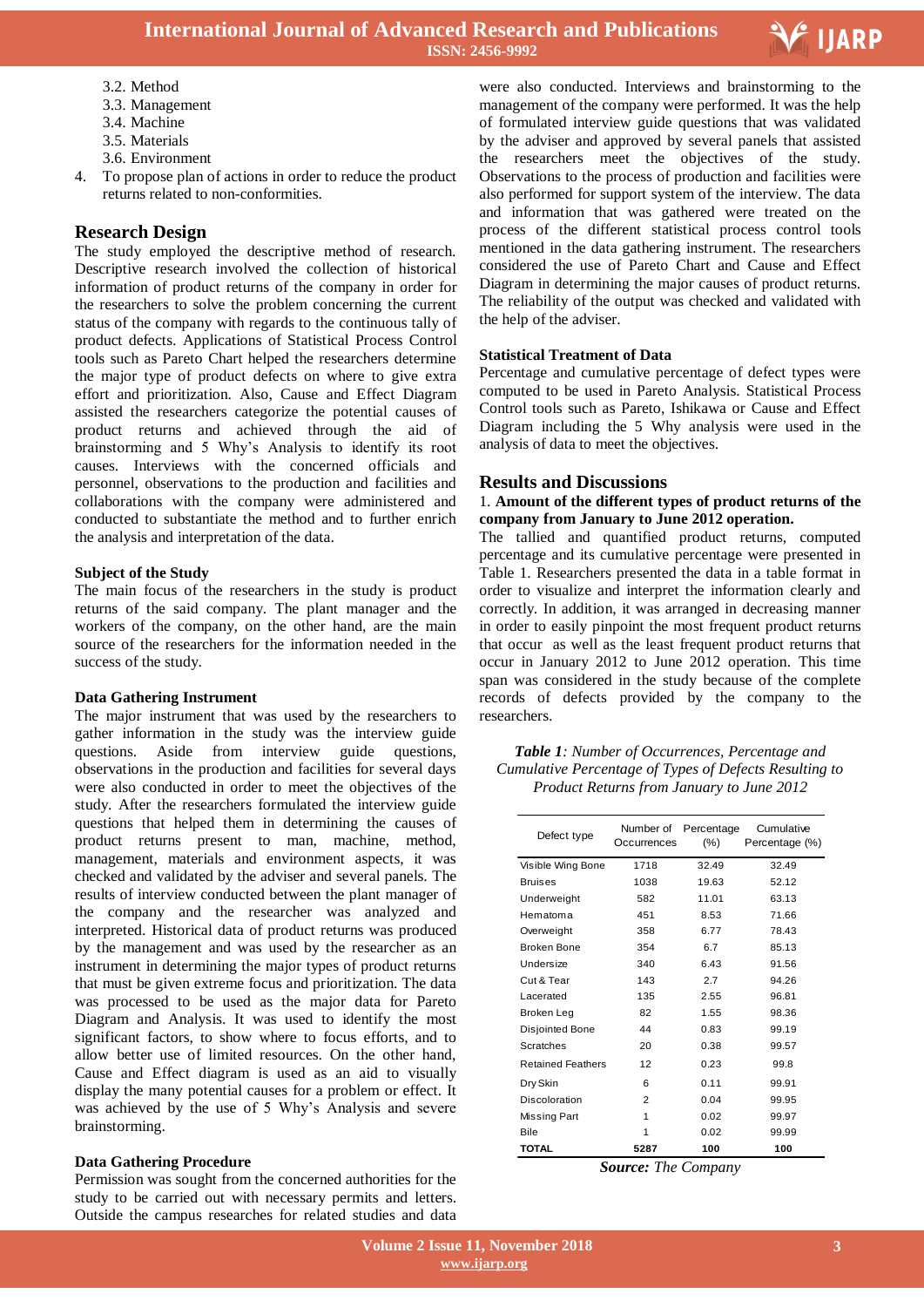



 Table1 showed the different defect types, it was based on the company's validation result that was complained and returned by their various customers. Visible wing bone contributes a large factor on product returns. It accumulated 1718 returns. The visible wing bone contributed 32.49% of the total percentage of the product returns. This defect was followed by defect types such as bruises and underweight accumulating 1038 and 582 returns respectively in which also contributed a large sum on product returns. Bruises contributed 19.63% to the overall product returns while underweight contributes 11.01% of the total product returns. Visible wing bone, bruises and underweight were considered in this data analysis as the major cause of product returns. It was also visible that defects like dry skin, discoloration, missing part and bile contributed small sum on product returns. In this data analysis, these defect types, dry skin, discoloration, missing part were considered as the minor cause of product returns since it only contributed a little number of frequencies of product returns.

**2. Evaluation of product returns through Pareto Analysis** In the application and analysis of Pareto principle, it showed that visible wing bone, bruises, underweight, hematoma and overweight belong to the 20% of the causes that results to the 80% of the problem which is product returns.



*Figure 2: Pareto Diagram of the Total Frequency of Product Returns of the company from the Month of January 2012 to June 2012*

With these findings it can be said that the following defects must be given a closed monitoring, extreme focus and inspection on where it is occurring. Likewise, prioritizing solution to the leftmost product defect or the 80% can have a great impact on the reduction of the product returns.

#### **3. Identification of the causes of product returns in relation to:**

- 3.1. Man
- 3.2. Method
- 3.3. Management 3.4. Machine
- 3.5. Materials
- 3.6. Environment

The different types of product defects are classified in to growing, handling and processing defects. In the application of Statistical Process Control tool particularly the Cause and Effect Diagram, the researchers were able to determine the causes of product defects in relation to different aspects such as man, machine, methods, management, materials and environment.



*Figure 3: Cause and Effect Diagram*

Based on the researcher's brainstorming and interview to the plant manager as well as observation in the production area, the researchers were able to determine the different causes of defects that results to product returns. Man, methods and management are the main cause of the problem which is product returns while machine, materials and environment are minor causes of product returns.

#### **4. Proposed plan of actions in order to reduce the product returns related to non-conformities.**

The researchers with their assessment on the problem of the study came up with the following proposed plan of actions.

- A. Workers have different ways of hanging the chicken. Strict supervision to the workers assigned in this process must be conducted in order to prevent product defects. Workers must be provided with regular trainings focusing in quality issues.
- B. Unnecessary movement of workers such as throwing was present in the Classification area. Relay-out of classification area must be performed. Repositioning the tray for chicken is proposed in order to avoid the